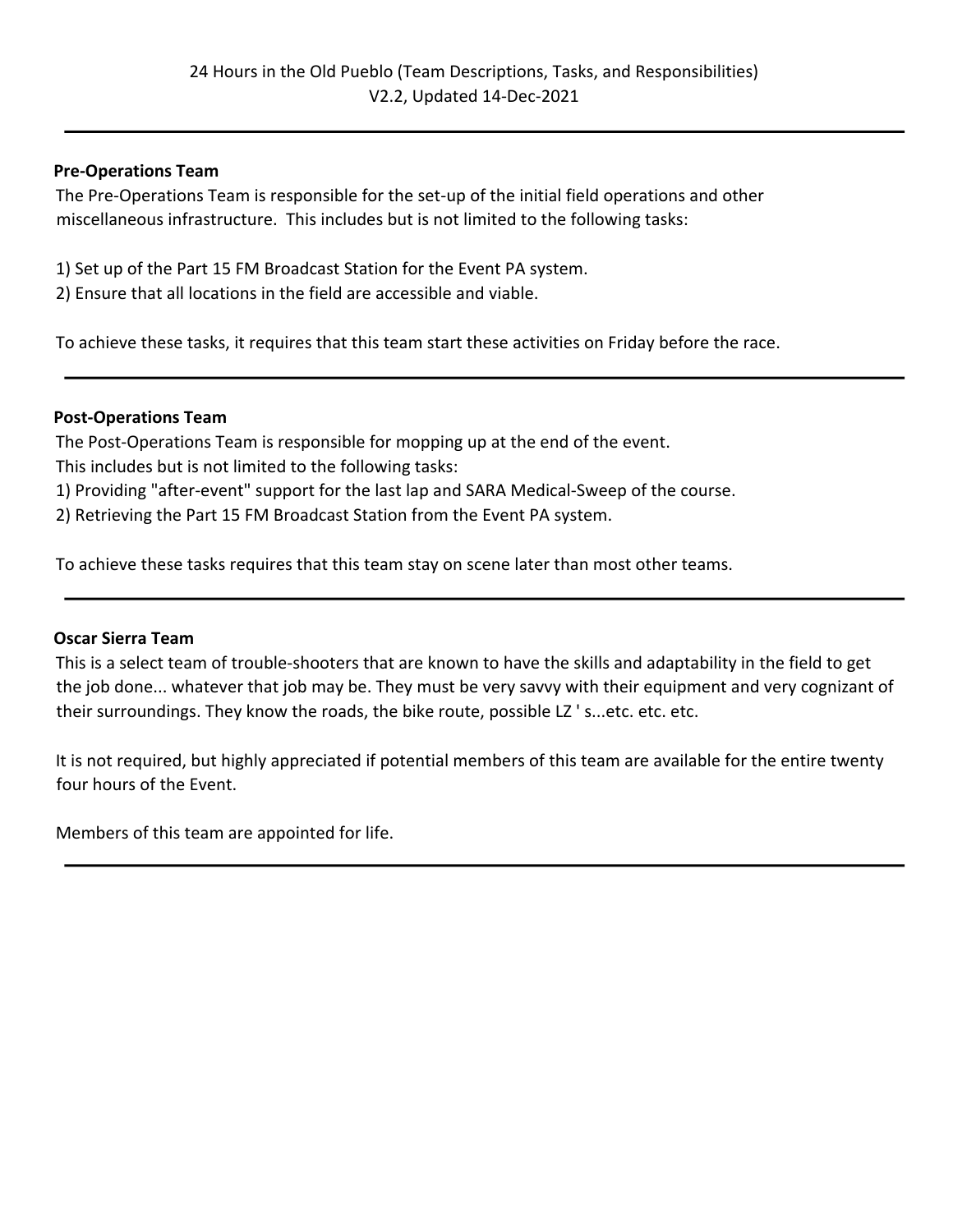### **Patrol Teams**

Patrollers are highly mobile operators that are on foot, dirt bike, quad, or other high-clearance vehicle. Use of APRS is ideal for this team.

### **Roles/Responsibilities:**

1) For the Foot Patroller, you must be physically fit to hike at least 3-4 miles on relatively flat/moderate and bumpy terrain. You know who you are that can do this so ... just step up and volunteer NOW! We are always in need of people that can rove on foot. Your task is essentially clearing the bike route of downed riders where motorized vehicles are prohibited to go.

2) For you motorized vehicular type folks, there is a significant amount of the trail that uses established roads. We need you to clear these areas, *in the event of an emergency or when requested by net-control*.

3) Motorized vehicles will be doing a very SLOW patrol of the bike route in such a way as to minimize dust. You are to minimize your intrusion with the riders as much as possible. Remember, this is THEIR event ... not yours! You are on a patrol to help THEM... not hinder them.

4) Patrollers may be asked to help fill in at stationary checkpoints as needed.

Being a Patroller is a great option for those operators that what to mix it up a bit.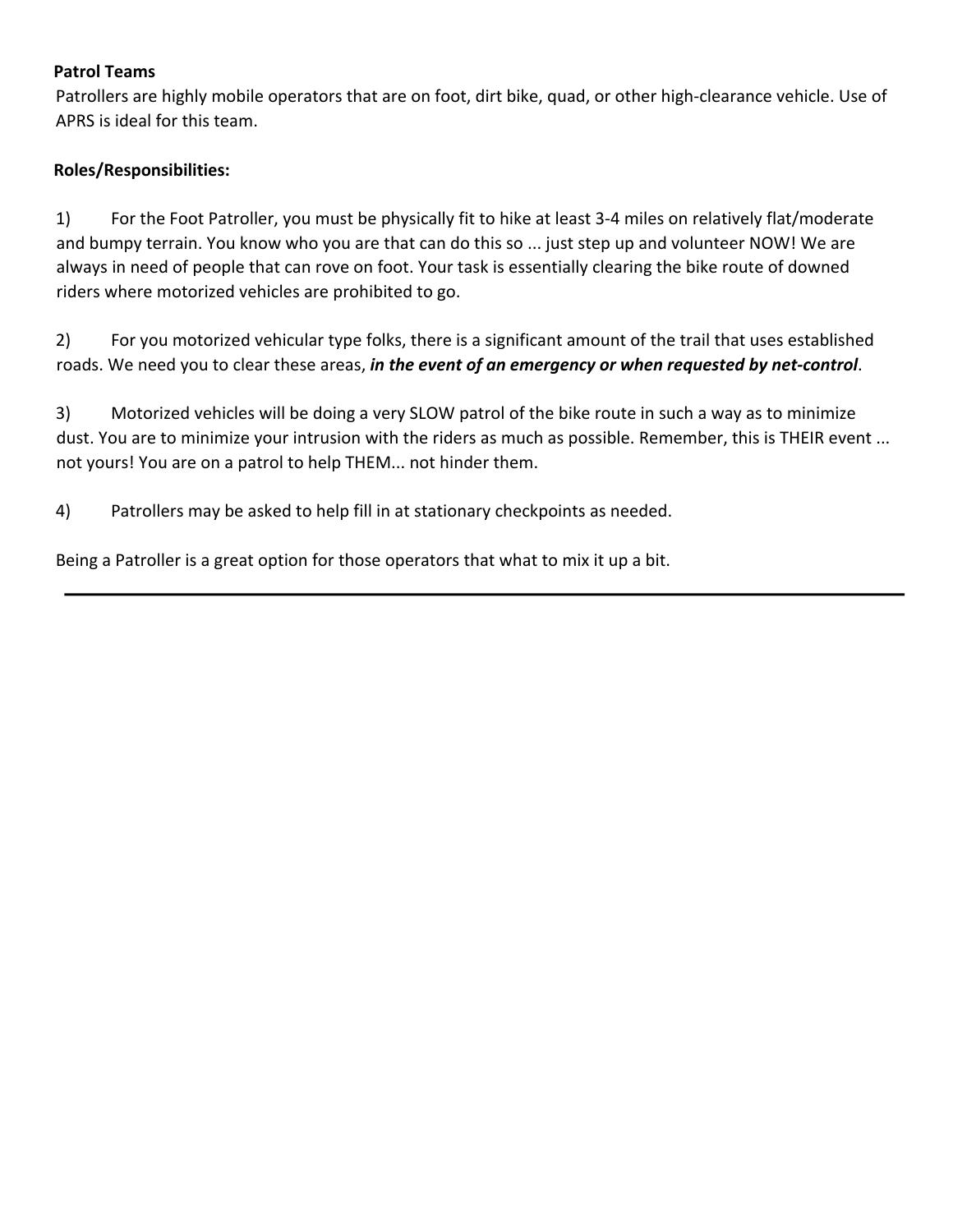# *\*\*\* This team is now operated by the Pima County Office of Emergency Management \*\*\* \*\*\* If would like to help on this team you will need to schedule it with PCOEM \*\*\**

## **Roles/Responsibilities:**

1) There are to be a minimum of two operators at all times at Net-Control. The primary operator will be responsible for coordinating the activities of the net.

2) The secondary operator will fill in the gaps as directed by the primary operator and be the designated liaison between the SARA medical point of contact and Event Coordinator point of contact.

3) Net-Control will maintain a log of all the net activities with a time stamp, description and resolution. This includes but is not limited to downed riders, mechanical failures, event infrastructure needs etc.

4) Net-Control will initiate contact with the SARA upon the notification of a down rider or other person needing medical assistance. This must be with a face to face confirmation of medical notification. Notification will also be sent to the riders SAG personnel.

5) Net-Control will from time to time update the health and welfare of late, or downed riders as is necessary. This includes make contact with SAG personnel for downed rider as required.

6) During a medical event, Net-Control will be responsible for clearing frequencies and reallocating personnel as required organizing point control for traffic access and setting up LZ security perimeters.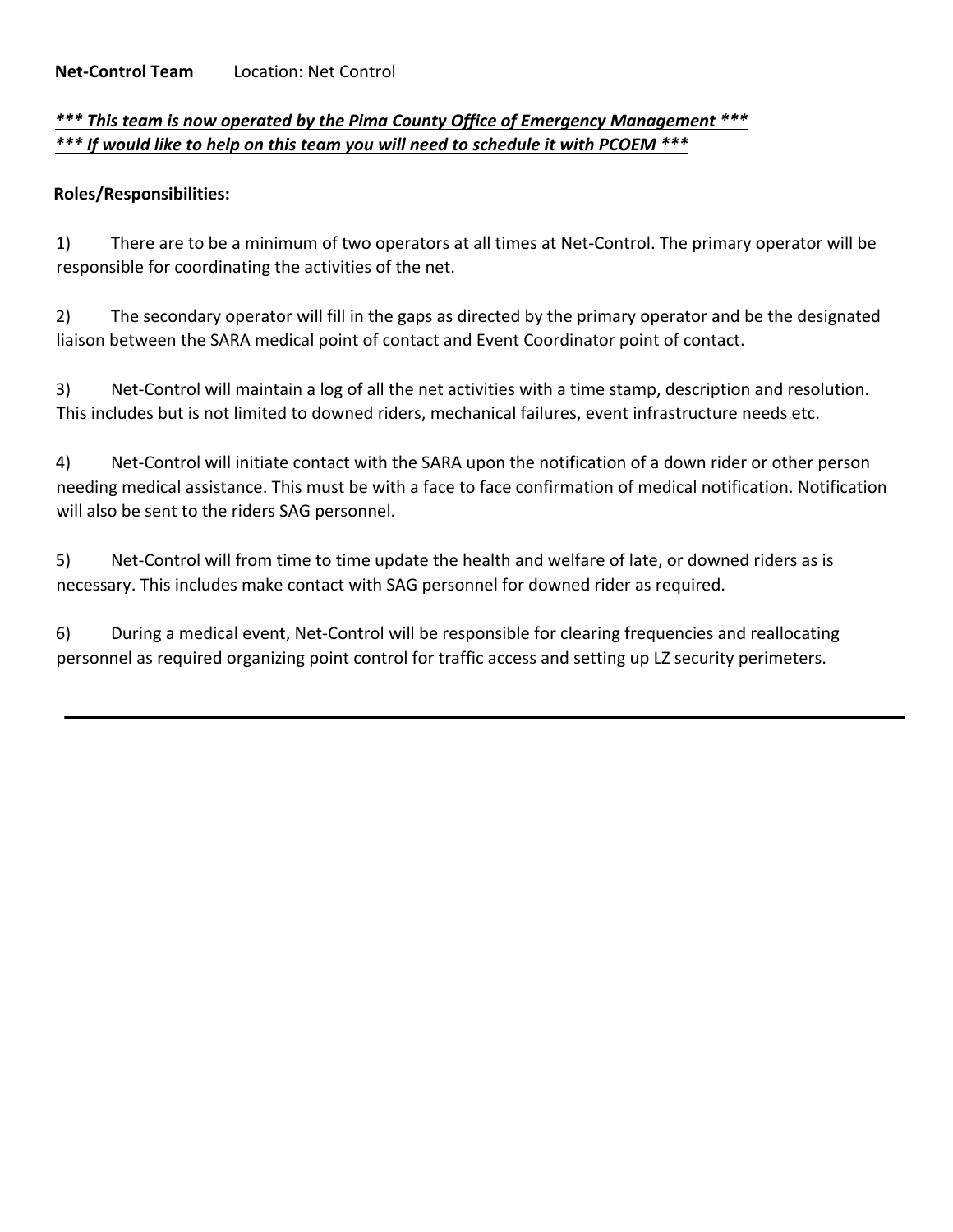## **Team "7 Bravo"** Location: "7th Bitch" **Roles/Responsibilities:**

- 1) There will be at least one primary operator at all times at the 7th Bitch located between Bravo and Charlie. The primary operator must have a vehicle with a full-sized uhf/vhf mobile radio and a full-sized mobile antenna. Handy-Scratchies may supplement the primary operator but may NOT be the only means of communications.
- 2) If any secondary operator is available, they may have either a full sized mobile or handy-scratchy.
- 3) The primary operator must be able to send information from their location back to net-control. They are to be relays for their secondary operator and any related patrollers.
- 4) The 7th Bitch is located in a high risk area that is prone to many rider incidents. 7th Bitch Operator must maintain vigilant awareness of his surroundings to insure a downed rider is quickly reported to Net-Control.
- 5) Medical skills are highly appreciated for this station but not required. If you are an OEC, EMT, NURSE, MD or otherwise medically trained person, this spot might just be for you!!
- 6) Because the name of this area is a bit obnoxious for general Amateur Radio use, Net-Control will refer to this station as "Seven Bravo".

**Team Echo** Location: Echo **Roles/Responsibilities:** 

- 1) There will be at least one primary operator at all times at Echo.
- 2) The primary operator must have a vehicle with a full-sized uhf/vhf mobile radio and a full-sized mobile antenna. Handy-Scratchies may supplement the primary operator but may NOT be the only means of communications.
- 3) If any secondary operator is available, they may have either a full sized mobile or handy-scratchy.
- 4) The primary operator must be able to send information from their location back to net-control. They are designated as relays for their secondary operator and any related patrollers.
- 5) Echo is a rather quiet station and rider mishaps are rare. Echo is on the outer southwest fringes of the bike route. If a rider is in need, that rider has a LONG LONG way to go for help if an operator is not nearby. Good radio operations and equipment is a must!!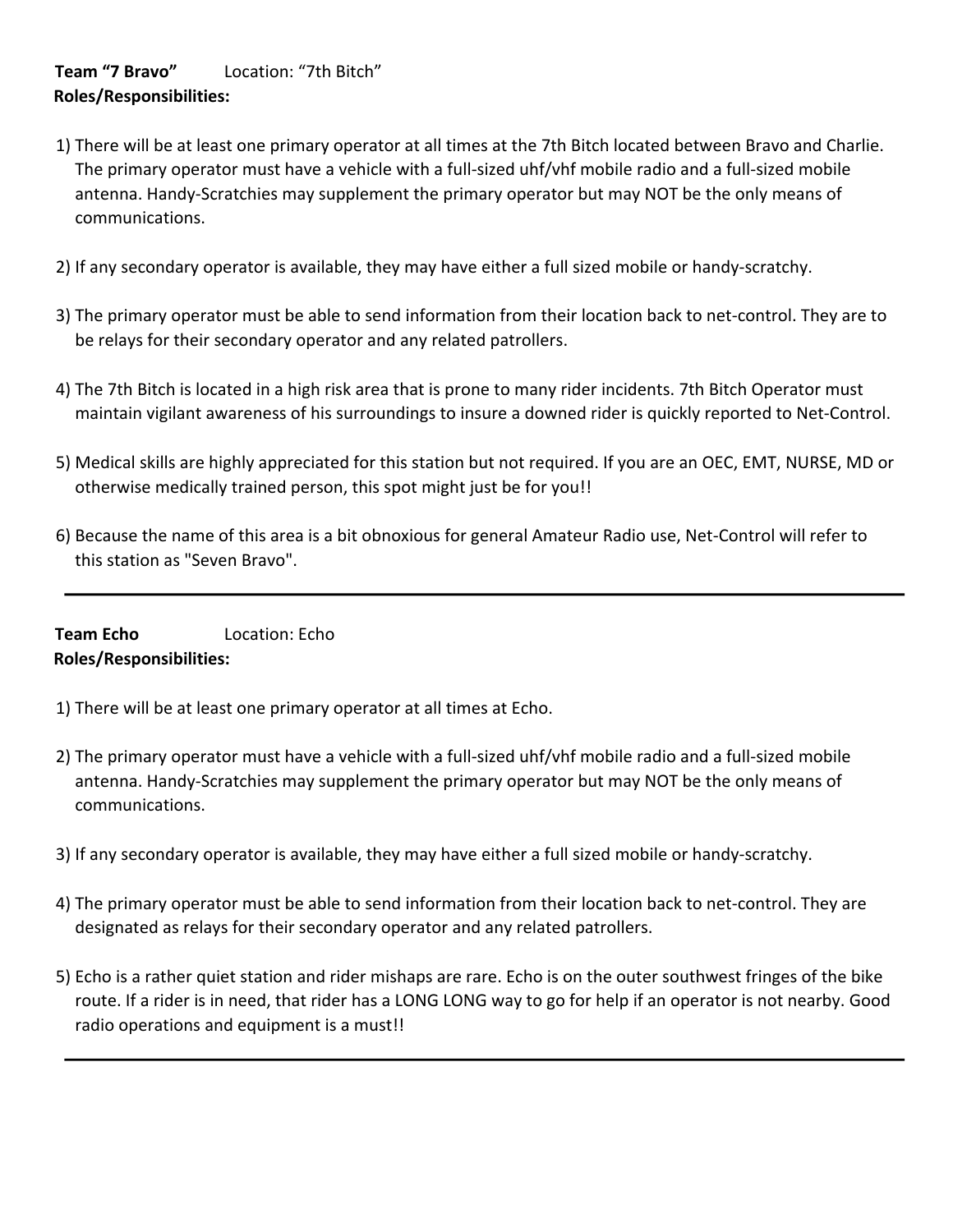## **Team Hotel** Location: Hotel **Roles/Responsibilities:**

- 1) There will be at least one primary operator at all times at Hotel.
- 2) The primary operator must have a vehicle with a full-sized uhf/vhf mobile radio and a full-sized mobile antenna. Handy-Scratchies may supplement the primary operator but may NOT be the only means of communications.
- 3) If any secondary operator is available, they may have either a full sized mobile or handy-scratchy.
- 4) The primary operator must be able to send information from their location back to net-control. They are designated as relays for their secondary operator and any related patrollers.

5) Hotel will report the status of emergency vehicles as they ingress/egress to the venue as they pass by Hotel. Hotel will also be called to escourt emergency vehicles into or out of 24 Hour Town as required.

6) Hotel is a rather quiet station and rider mishaps are rare. Hotel is on the outer southeast fringes of the bike route. If a rider is in need, that rider has a LONG LONG way to go for help if an operator is not nearby. Good radio operations and equipment is a must!!

## **Team India** Location: India **Roles/Responsibilities:**

- 1) There will be at least one primary operator at all times at Hotel.
- 2) The primary operator must have a vehicle with a full-sized uhf/vhf mobile radio and a full-sized mobile antenna. Handy-Scratchies may supplement the primary operator but may NOT be the only means of communications.
- 3) If any secondary operator is available, they may have either a full sized mobile or handy-scratchy.
- 4) The primary operator must be able to send information from their location back to net-control. They are designated as relays for their secondary operator and any related patrollers.
- 5) India is an intersection of the main entrance road and the riding trail. As such, there is a need to perform point control during emergency vehicle ingress/egress. Epic rides is responsible for providing point control at India during non-emergencies.
- 6) During an emergency response, Net-Control will direct India per accordingly per point control with a view to expedite emergency vehicle ingress/egress. ALL riders and ALL non-emergency vehicles must be directed out of the way!!